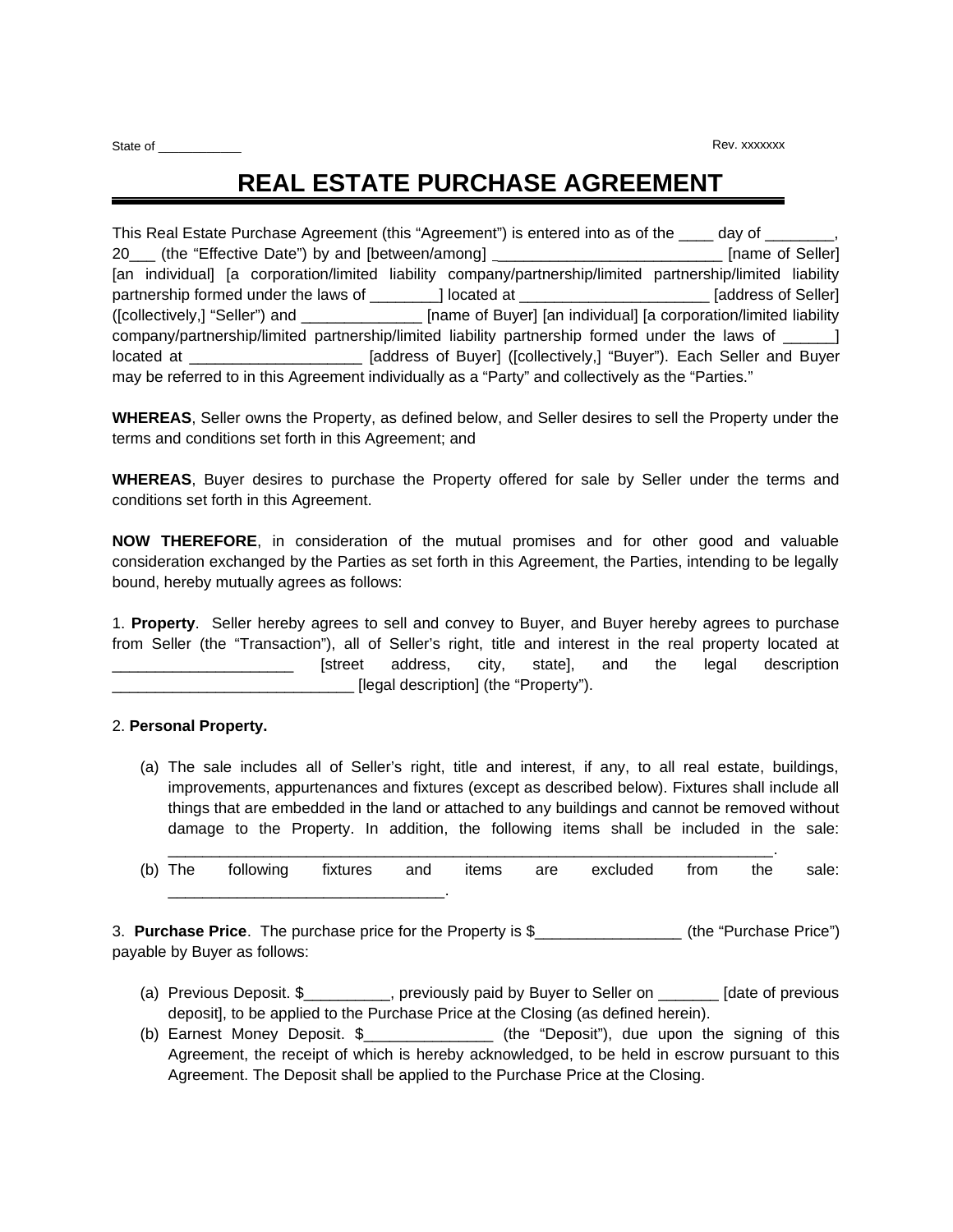- (c) Closing Balance. \$\_\_\_\_\_\_\_\_\_\_\_\_\_\_, due upon the delivery of the general warranty deed at the Closing. This amount is subject to change based on adjustments made pursuant to this Agreement.
- (d) Other. \$\_\_\_\_\_\_\_\_\_\_\_\_\_ [description]

All payments shall be made in proceeds that are immediately available to Seller by one of the following methods:

- certified check
- official bank check
- wire transfer
- other

4. **Disclosures.** Seller shall provide Buyer with all disclosures, including signed disclosure forms, as required by federal, state and local law. Seller shall also disclose to Buyer in writing any defects in the Property known to Seller that materially affects the value or quiet enjoyment of the Property. Buyer's obligations under this Agreement are contingent upon Buyer's review and approval of all required Seller disclosures and reports, including any preliminary title report.

5. **Assumption of Loan.** Buyer shall assume Seller's existing mortgage (the "Mortgage") owed to \_\_\_\_\_\_\_\_\_\_\_\_\_\_\_\_\_ [financial institution], dated \_\_\_\_\_\_\_\_\_\_\_, having a present balance of \$\_\_\_\_\_\_\_\_\_\_. Buyer agrees to assume and pay the Mortgage in accordance with its terms for all payments due after the Closing. All fees associated with the transfer of the Mortgage shall be paid by [Seller/Buyer].

6. **Financing Contingency.** Buyer's obligations under this Agreement are contingent upon Buyer's ability to obtain a firm commitment for a mortgage loan [within a reasonable period of time/within [days] days after the execution of this Agreement] upon [terms acceptable to Buyer in Buyer's sole discretion/commercially reasonable terms/ in the amount of \$ [amount of mortgage], which is at least \_\_\_ years with an interest rate not to exceed \_\_\_ \_ % percent]. If Buyer is unable to obtain such commitment within the time specified herein, Buyer must notify Seller within such time, and this Agreement shall be terminated and all amounts paid shall be returned to Buyer. [Buyer's obligations under this Agreement are also contingent upon an appraisal on the Property equaling or exceeding the Purchase Price.]

7. **Sale of Another Property Contingency.** Buyer's obligations under this Agreement are contingent upon Buyer's sale and closing of Buyer's property located at \_\_\_\_\_\_\_\_\_\_\_\_\_\_\_\_\_\_\_

8. **Seller Representations and Warranties.** Seller represents and warrants that:

- (a) Seller is the sole owner of record of the Property and has full right, power and authority to sell, convey and transfer the Property.
- (b) Seller will convey to Buyer good and marketable title to the Property by providing to Buyer a valid general warranty deed.
- (c) The Property and the present use of the Property are not in violation of any governmental rules, codes, permits, regulations or limitations, and represents that nothing will be done or allowed to be done on or about the Property between the signing of this Agreement and the date of the Closing which will result in any such violation.
- (d) Seller is not a "foreign person" as defined in Section 1445(f) of the Internal Revenue Code of 1986, as amended.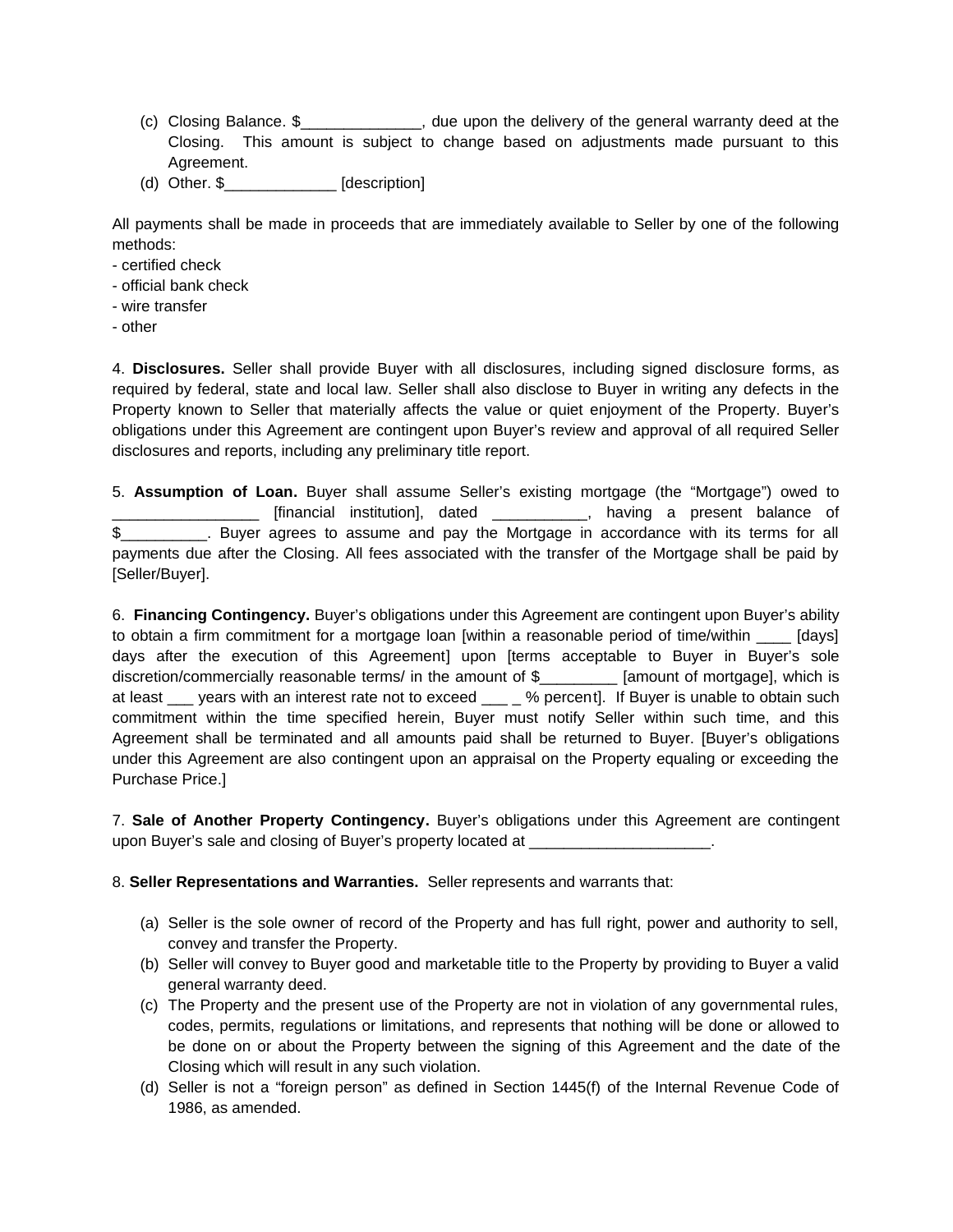- (e) Any and all mortgage liens on the Property will have been released on the date of the Closing.
- (f) Seller has no knowledge of the existence of any municipal lien and/or assessment.
- (g) Seller has neither knowledge nor notice of any pending public agency hearings or appeals affecting the Property and will promptly notify Buyer if Seller receives notice or learns of any such hearings between the signing of this Agreement and the date of the Closing.
- (h) Seller is not a "debtor" in a proceeding presently in any bankruptcy court.
- (i) Seller shall maintain the current insurance policy on the property until the Closing.
- (j) Seller will notify Buyer immediately of any matters that may impact the Property, including, but not limited to, attachments, liens and any notice zoning matters.
- (k) Any material alterations, additions or improvements to the Property have been made pursuant to and in accordance with the necessary and required filings, permits, authorizations and/or consents.
- (l) [user to write in own]

9. **Inspection.** Buyer's obligations under this Agreement are contingent upon Buyer's inspection of the Property. Buyer may use any inspectors of Buyer's choice, at Buyer's expense. Seller shall cooperate in making the Property reasonably available for Buyer's inspection. If Buyer is not, in good faith, satisfied with the condition of the Property after any inspection thereof, Buyer shall deliver to Seller a written request that Seller fix or remedy any unsatisfactory conditions. If Buyer and Seller are unable to reach an agreement regarding fixing or remedying the unsatisfactory conditions [on or before  $\qquad \qquad$ , 20 ], Buyer shall have the right to terminate this Agreement and be refunded any amounts previously paid under this Agreement.

10. **Title Insurance**. As a condition to the Closing, Buyer shall obtain, at [Buyer's/Seller's] expense, a title insurance policy (the "Title Policy") by a title insurance company selected by [Buyer/Seller] which is authorized to do business in **Example 15 [State where property is located]** (the "Title Company")[./, subject only to:

- (a) Any and all restrictions, limitations, regulations, ordinances and/or laws imposed by any governmental authority and any and all other provisions of any governmental restrictions, limitations, regulations, ordinances and/or public laws.
- (b) Any liens for real property taxes or assessments created or attaching between the date of the Title Policy and the date the deed or instrument of transfer is recorded.
- (c) Any material defect, lien or encumbrance created, suffered, assumed or known by the Buyer.
- (d) Any rights of eminent domain.
- (e) Any claim under bankruptcy or other creditor's rights laws that the transfer is a fraudulent conveyance.
- (f) [other user to write in]

Promptly after the date hereof, Buyer shall order a preliminary title report from the Title Company. Within days of receiving the report, Buyer shall forward a copy of the report to Seller and shall notify Seller of any objections to title in the report or otherwise known to Buyer. Seller shall have \_\_\_ days after receipt of Buyer's objections to correct or address the objections. If Seller fails to correct or address the objections within the specified time period, Buyer shall have the right to terminate this Agreement and be refunded any amounts previously paid under this Agreement.

11. **Closing**. The closing of the Transaction (the "Closing") shall occur on \_\_\_\_\_\_\_\_\_\_, 20\_\_\_ and shall take place at \_\_\_\_\_\_\_\_\_\_\_\_\_\_\_\_\_\_\_\_\_\_\_\_\_\_\_\_\_\_\_\_\_ [address where closing will occur], unless otherwise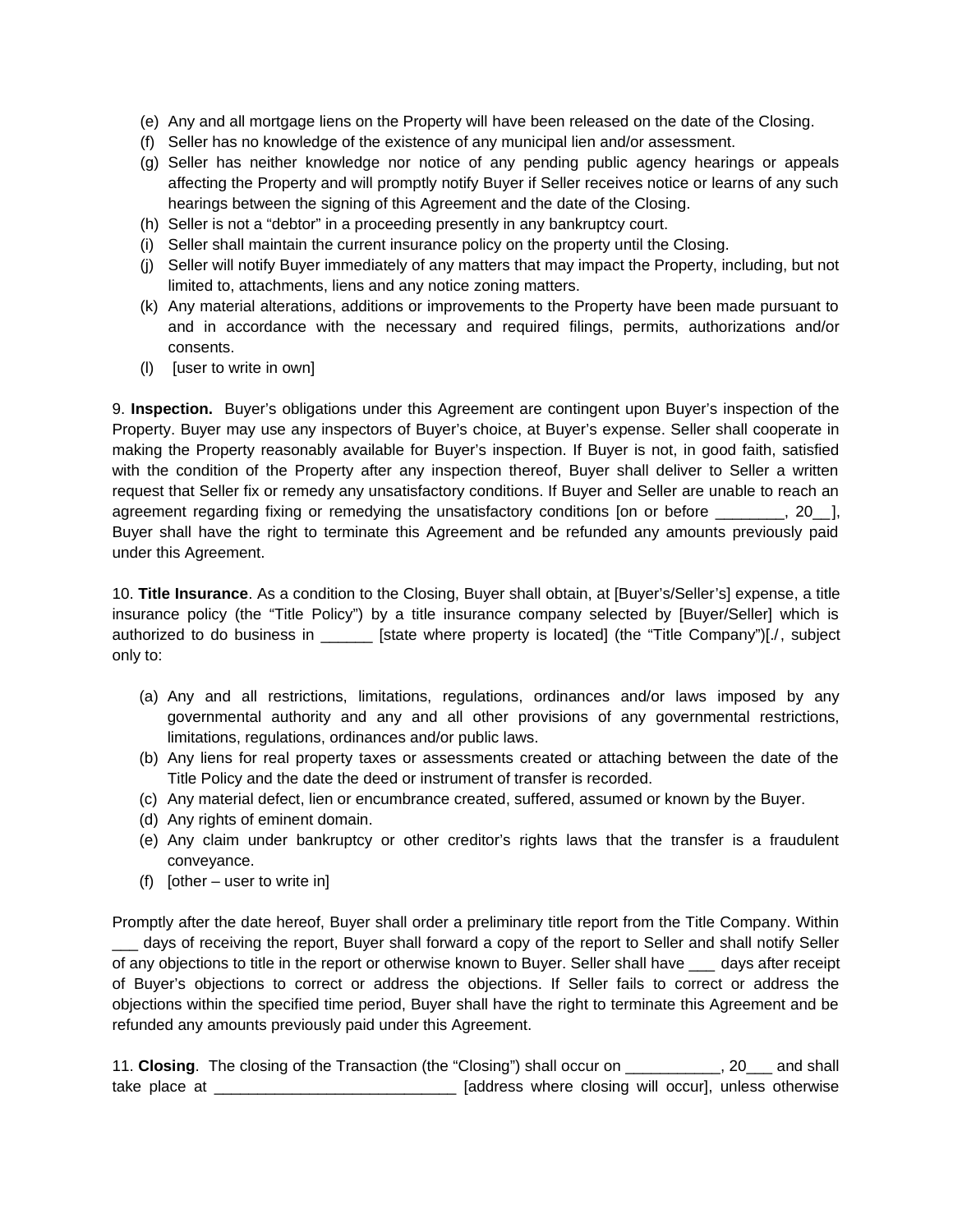agreed upon by mutual consent of the Parties. Buyer has the right to make a final inspection of the Property prior to the Closing.

# 12. **Seller Closing Deliverables.** At the Closing, Seller shall deliver to Buyer the following:

- (a) A general warranty deed conveying to Buyer title to the Property, duly executed and acknowledged by Seller.
- (b) A certificate from Seller certifying that Seller's representations and warranties in this Agreement are true and correct as of the date of the Closing.
- (c) Such affidavits or other evidence as the Title Company shall reasonably require for its title insurance policy.
- (d) All keys to doors and mailboxes, codes to any locks and owner's manuals for appliances and fixtures.
- (e) Any other documents, certificates, notices, affidavits or statements required by this Agreement, the Title Company, the escrow agent (if any) or law to complete the Transaction.
- (f) [A certificate from Seller certifying that Seller is not a foreign person.]
- (g) [user to write in own]

# 13. **Buyer Closing Deliverables.** At the Closing, Buyer shall deliver to Seller the following:

- (a) The full amount of the balance of the Purchase Price, as adjusted by any pro rations or credits.
- (b) Such affidavits or other evidence as the Title Company shall reasonably require for its title insurance policy.
- (c) Any other documents, certificates, notices or statements required by this Agreement, the Title Company, the escrow agent (if any) or law to complete the Transaction.
- (d) [user to write in own]

# 14. **Seller Closing Costs.** On or before the Closing, Seller shall pay:

- (a) [One half of any escrow or closing fees./All escrow or closing fees.]
- (b) [All transfer taxes and conveyance fees.]
- (c) All costs of releasing any mortgage, financing statement, or other debt security.
- (d) All costs of removing, remedying or curing any contingencies.
- (e) All costs related to the preparation of the deed.
- (f) Any broker commissions or fees.
- (g) Any property gains tax, as required by federal or state law.
- (h) [Other user to write in own]
- 15. **Buyer Closing Costs.** On or before the Closing, Buyer shall pay:
	- (a) [One half of any escrow or closing fees./All escrow or closing fees.]
	- (b) [All transfer taxes and conveyance fees.]
	- (c) All costs related to the recording of the deed.
	- (d) All costs or expenses related to obtaining financing, including origination or commitment fees and the lender's title insurance policy.
	- (e) All other costs and expenses associated with this Agreement, unless otherwise agreed to by the Parties.
	- (f)  $[Other user to write in own]$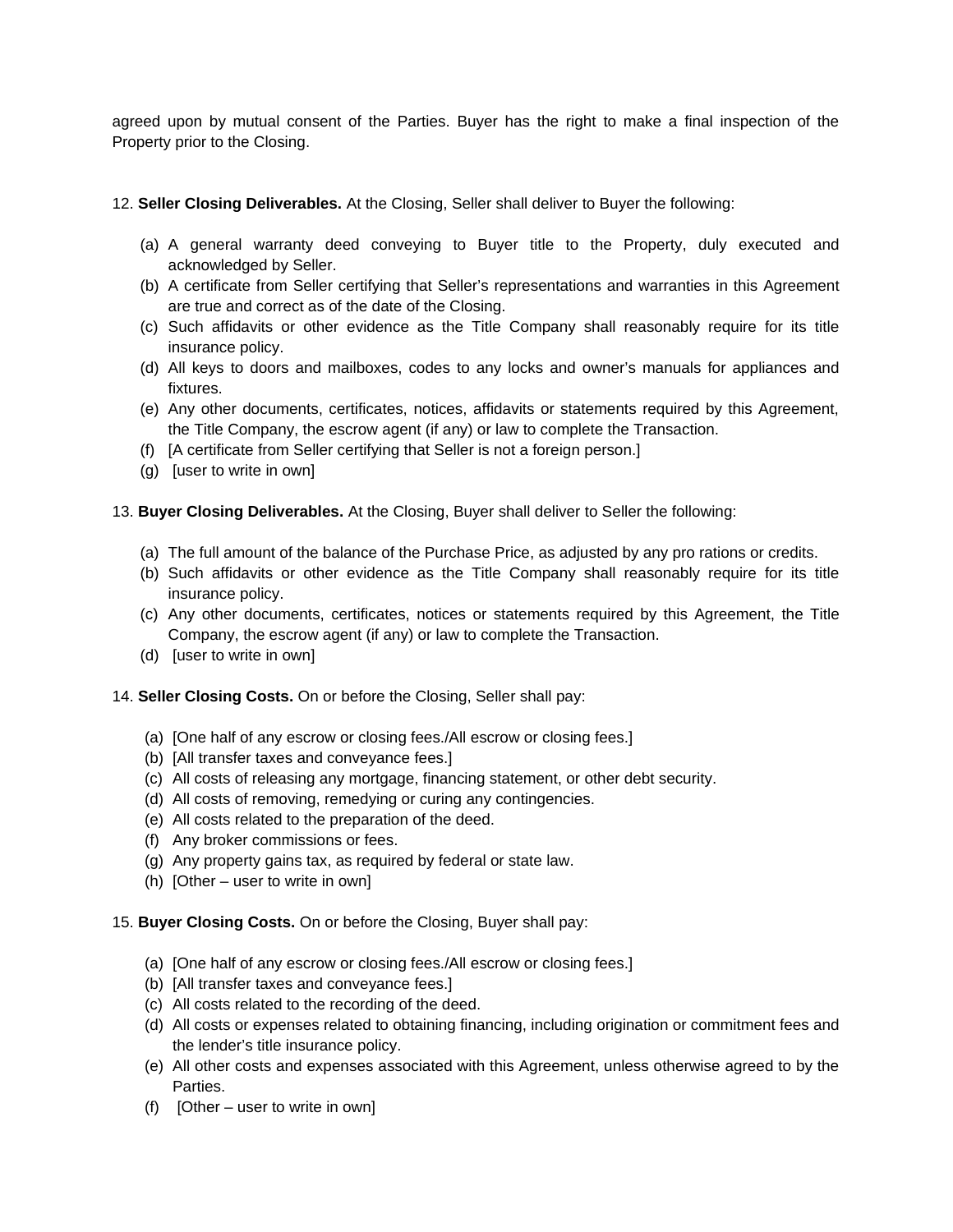16. **Delayed Closing**. The Closing may be extended an additional \_\_\_\_\_\_ days if Buyer's lender requires additional documentation or information. The delay in the Closing will not be the fault of Buyer.

17. **Risk of Loss**. Seller assumes the risk of loss or damage by fire, natural disaster or other casualty to the Property until the Closing. In the event that all or a portion of the Property is destroyed or otherwise materially damaged prior to the Closing, Buyer shall have the option (a) to complete the Transaction and receive any insurance proceeds payable or (b) to terminate this Agreement and be refunded any amounts previously paid under this Agreement.

18. **Possession of the Property**. Seller shall deliver exclusive possession of the Property on 20\_\_\_ [date Seller shall deliver possession of the Property].

19. **Assumption of Leases.** The Property is currently subject to the following lease or rental agreements (the "Leases"):

- [Name of Lease Agreement] by and between Seller and [Name of Tenant], dated [date of Lease] - [Lease Two]

In accordance with the required disclosures under this Agreement, Seller shall provide Buyer with copies of all lease or rental agreements. Seller represents and warrants that (a) the Transaction does violate the terms of the Leases and (b) Seller will notify existing tenants under the Leases of the change in ownership prior to the Closing. At the Closing, Seller shall deliver to Buyer an Assignment and Assumption of Lease Agreement for each Lease, as well as all security deposits and advanced payments related the Leases.

19. **Buyer's Lien**. All sums paid on account of this Agreement and the reasonable expenses related to the examination of title are hereby made a lien upon the Property, but such lien shall not continue after default by Buyer hereunder.

20. **Condition of Property.** Buyer acknowledges that Buyer is purchasing the Property "AS IS" in the condition that it is in at Buyer's final inspection. Seller agrees that the Property shall be in the same condition on the date of the Closing as of the date that Buyer's final inspection is completed.

21. **Real Estate Taxes**. All real property taxes and adjustments which are delinquent shall be paid at the Closing out of funds due to Seller. Any non-delinquent real property taxes and adjustments, if any, shall be apportioned pro rata on an accrual basis.

22. **Default**. In the event Buyer defaults, Buyer shall forfeit the Deposit to Seller as liquidated damages, which shall be the sole and exclusive remedy available to Seller. In the event Seller defaults, the Deposit shall be refunded to Buyer, and Buyer may sue for all remedies available at law or in equity.

23. **Acceptance of Deed**. The delivery and acceptance of the deed herein described shall be deemed to constitute full compliance with all the terms, conditions, covenants and representations contained herein, or made in connection with the Transaction, except as may herein be expressly provided and except for the warranties of title.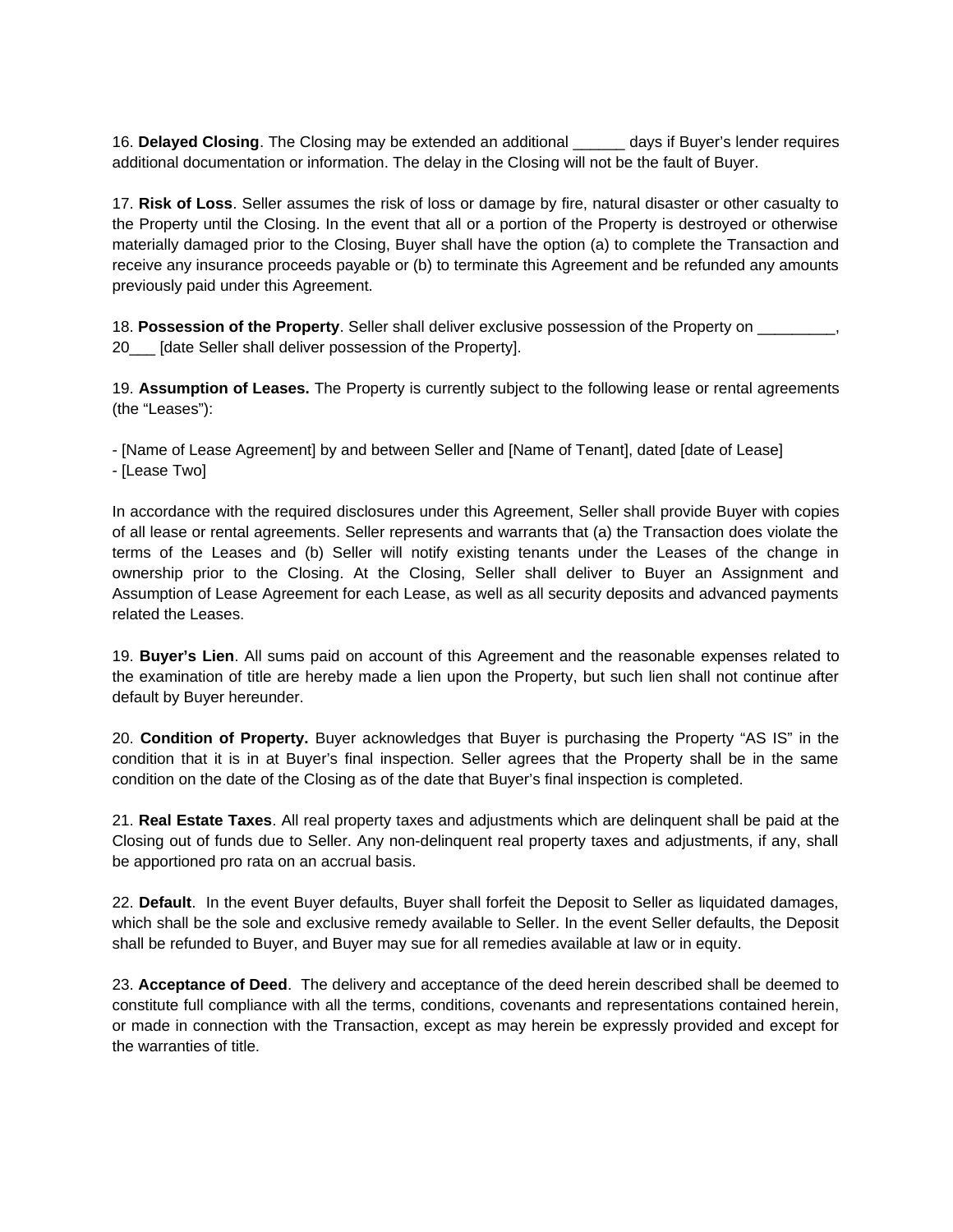24. **Bankruptcy.** In the event a bankruptcy petition is filed naming Seller as a debtor under any Bankruptcy Code, between the signing of this Agreement and the Closing, then this Agreement shall be terminated and Buyer shall be entitled to a refund of any and all sums paid under this Agreement.

25. **Attorney's Fees**. Except as otherwise expressly provided in this Agreement, in the event of any litigation brought in law or equity to enforce any material provision of this Agreement, the prevailing Party shall be entitled to recover its reasonable attorneys' fees and court costs from the other Party.

26. **Governing Law.** The terms of this Agreement shall be governed by and construed in accordance with the laws of the State of \_\_\_\_\_\_\_\_\_\_\_\_\_ [governing law state], not including its conflicts of law provisions.

27. **Disputes.** Any dispute arising from this Agreement shall be resolved in the courts of the State of \_\_\_\_\_\_\_\_\_/through binding arbitration conducted in accordance with the rules of the American Arbitration Association/through mediation/through mediation. If the dispute cannot be resolved through mediation, then the dispute will be resolved through binding arbitration conducted in accordance with the rules of the American Arbitration Association].

28. **Notices**. Any notice or other communication given or made to any Party under this Agreement shall be in writing and delivered by hand, sent by overnight courier service or sent by certified or registered mail, return receipt requested, to the following addresses:

[Seller Name] [Seller Address] [Seller City, State Zip]

[Buyer Name] [Buyer Address] [Buyer City, State Zip]

29. **Assignment**. This Agreement and Buyer's rights under this Agreement may not be assigned by Buyer without the express written consent of Seller.

30. **Amendment.** This Agreement may be amended or modified only by a written agreement signed by all of the Parties.

31. **Waiver.** No Party shall be deemed to have waived any provision of this Agreement or the exercise of any rights held under this Agreement unless such waiver is made expressly and in writing. Waiver by any Party of a breach or violation of any provision of this Agreement shall not constitute a waiver of any other subsequent breach or violation.

32. **Binding Effect**. This Agreement shall be binding upon and inure to the benefit of the Parties and their respective legal representatives, heirs, executors, administrators, successors and permitted assigns.

33. **Counterparts.** This Agreement may be executed in one or more counterparts, each of which shall be deemed to be an original, and all of which together shall constitute one and the same document.

34**. Severability.** If any provision of this Agreement is held to be invalid, illegal or unenforceable in whole or in part, the remaining provisions shall not be affected and shall continue to be valid, legal and enforceable as though the invalid, illegal or unenforceable parts had not been included in this Agreement.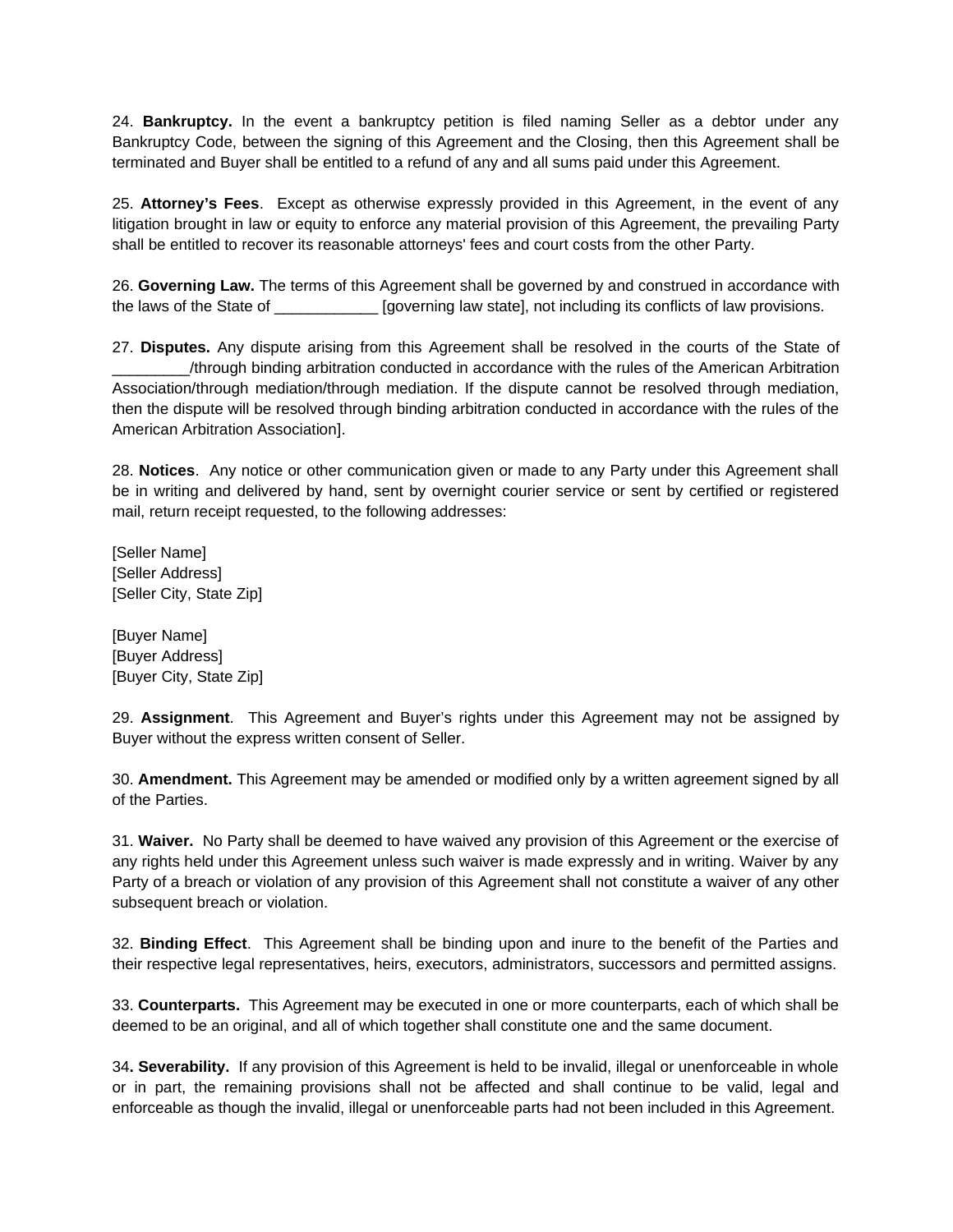35. **Headings.** The section headings herein are for reference purposes only and shall not otherwise affect the meaning, construction or interpretation of any provision in this Agreement.

36**. Entire Agreement**. This Agreement contains the entire understanding between the Parties and supersedes and cancels all prior agreements of the Parties, whether oral or written, with respect to the subject matter.

37. Miscellaneous.

IN WITNESS WHEREOF, the Parties hereto, individually or by their duly authorized representatives, have executed this Agreement as of the Effective Date.

**Seller** Full Name **Seller Representative** Signature **Seller Representative** Name and Title **Seller** Signature **Seller** Full Name **Buyer** Full Name **Buyer Representative** Signature **Buyer Representative** Name and Title

**Buyer** Signature **Buyer** Signature **Buyer** Full Name